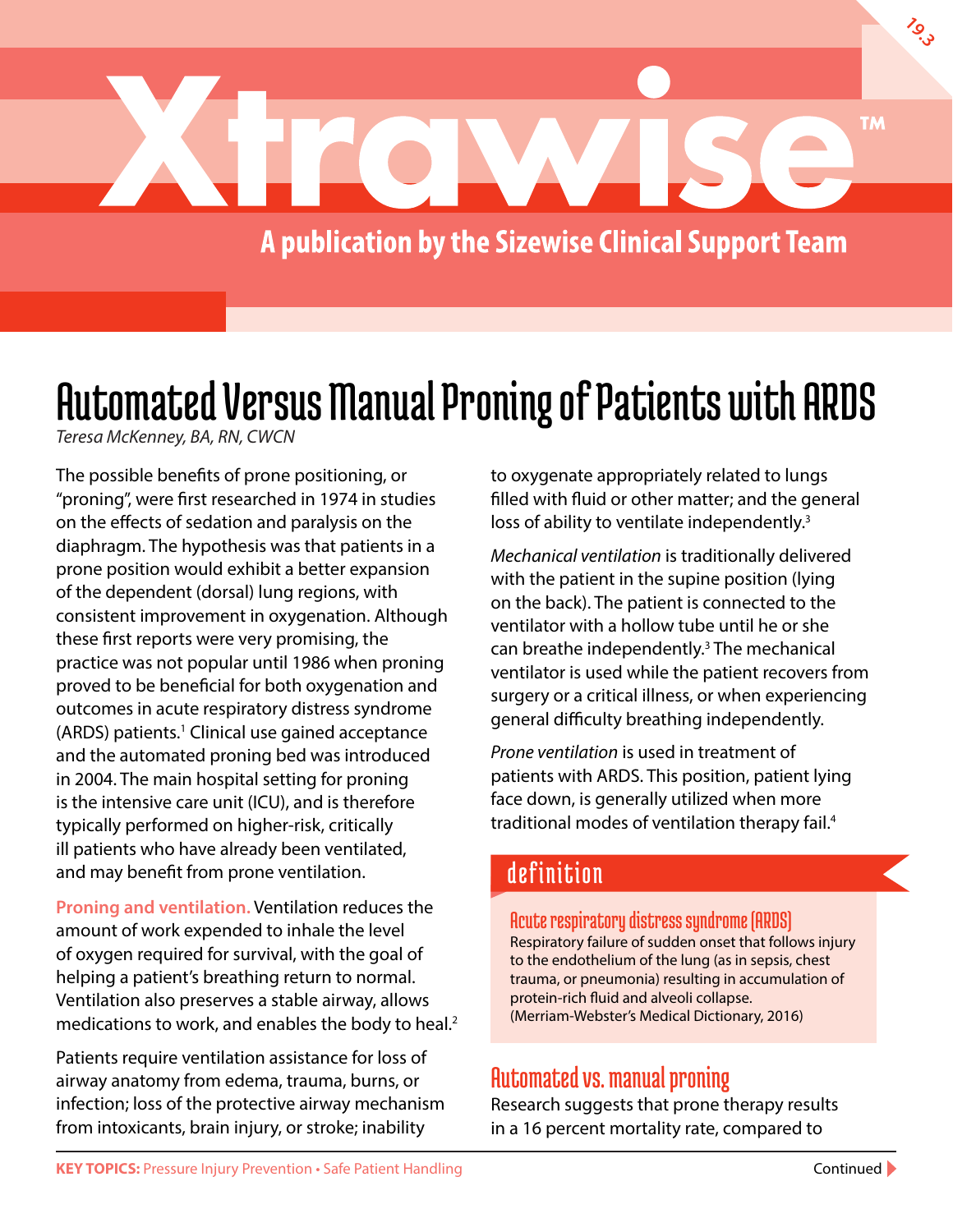a 32.8 percent rate with patients remaining supine.<sup>5</sup> Using automated proning, patients at the University of Pittsburgh Medical Center (UPMC) displayed better survival rates, though they also experienced an increase in HAPIs.<sup>6</sup>

PIs are a common comorbid threat for already severely compromised ICU patients.<sup>7</sup> Rates in this population are reported as the highest among hospitalized patients because of the high level of disease/illness within this patient subset.<sup>8</sup> Proning can add to the risk of PIs in areas not normally affected. In a 2009 case series study, Romero et al. reported 13 percent of participants with severe ARDS who were placed in a prone position for ventilation developed a Stage 2 PI on the face.<sup>9</sup> According to the National Pressure Ulcer Advisory Panel (NPUAP), staff should assess the critically ill patient placed in the prone position for evidence of PIs with each rotation (especially the face, breast region, knees, toes, penis, clavicles, iliac crest, and symphysis pubis).10 Relieve pressure points on the face and body while the patient is in the prone position.<sup>8</sup>

**One hospital's solution.** The PI challenge prompted UPMC to research and compare automated

## Best Practices for Manual Proning

Depending on facility protocol, staffing and product needs may include the following:

#### Staffing needs:

- Planned coordination among 4-6 caregivers, with 2-3 on each side of the patient
- A physician or respiratory therapist at the patient's head and airway

#### Product needs:

- Air-fluidized or low air loss mattress
- Bath blanket under patient
- Bite block; post-pyloric feeding tube; extension tubing if needed
- EKG electrodes; BIS probe and monitor
- Circular foam cushion (donut); 5-6 pillows for the chest, side, and area below knees
- 6+ foam dressings to place on the face beneath bite block; on abdomen, iliac crests, knees, feet; between tubes/drains/lines and patient's skin if appropriate
- Barrier cream; skin prep spray; eye lubrication

versus manual proning – *See Table 1 on back page.* Following this comparison, UPMC moved away from automated proning, and now only utilizes manual proning, with air fluidized or low air loss mattresses to help reduce and prevent PIs.<sup>6</sup>

The hospital developed a robust education program to train critical care nurses the best practices of safe manual proning. The program included turning and repositioning schedules, pillow placement strategies, direction on use of foam dressings, and more. It also included the use of a preventive surface skin care mattress. As a result, there was a dramatic decrease in incidence and severity of PIs.<sup>6</sup>

Patient safety is one of The Joint Commission's primary goals. Developing an established proning protocol with trained staff (as done at UPMC) is critical to ensuring successful outcomes and the highest levels of safety for both patient and caregiver.<sup>9,10</sup> When implemented properly, benefits can include safe and efficient proning in an emergency, decreased skin breakdown, and greatly improved access to the patient for assessment purposes.

**How to manually prone a patient.** The side of the ventilator is given priority. Lines should lay over the patient and shifted toward the edge of the bed. As the patient is turned on one side, keep extremities tucked closed to the body. Then turn the patient completely to the prone position (on stomach). The head is turned and placed on a circular foam cushion, taking care to avoid direct pressure on the ear. If a dip appears in the lower back when the patient is in position, it may be necessary to insert pillows beneath the pelvis.

The bed should be in Trendelenburg position. Patient should be on a bath blanket to help with turning. Pillows should be placed beneath one side of the patient (as is done in supine position) under bilateral lower extremities, extending from the knees to the feet. Orientation of the arms should be rotated, along with turns and repositioning, every two hours. One arm may be positioned up; however, the elbow should not be placed superior to the shoulder. The opposite arm will lie at the patient's side. The patient should not be lying on any lines or tubes. A brain monitoring system probe should be applied to the patient's forehead. For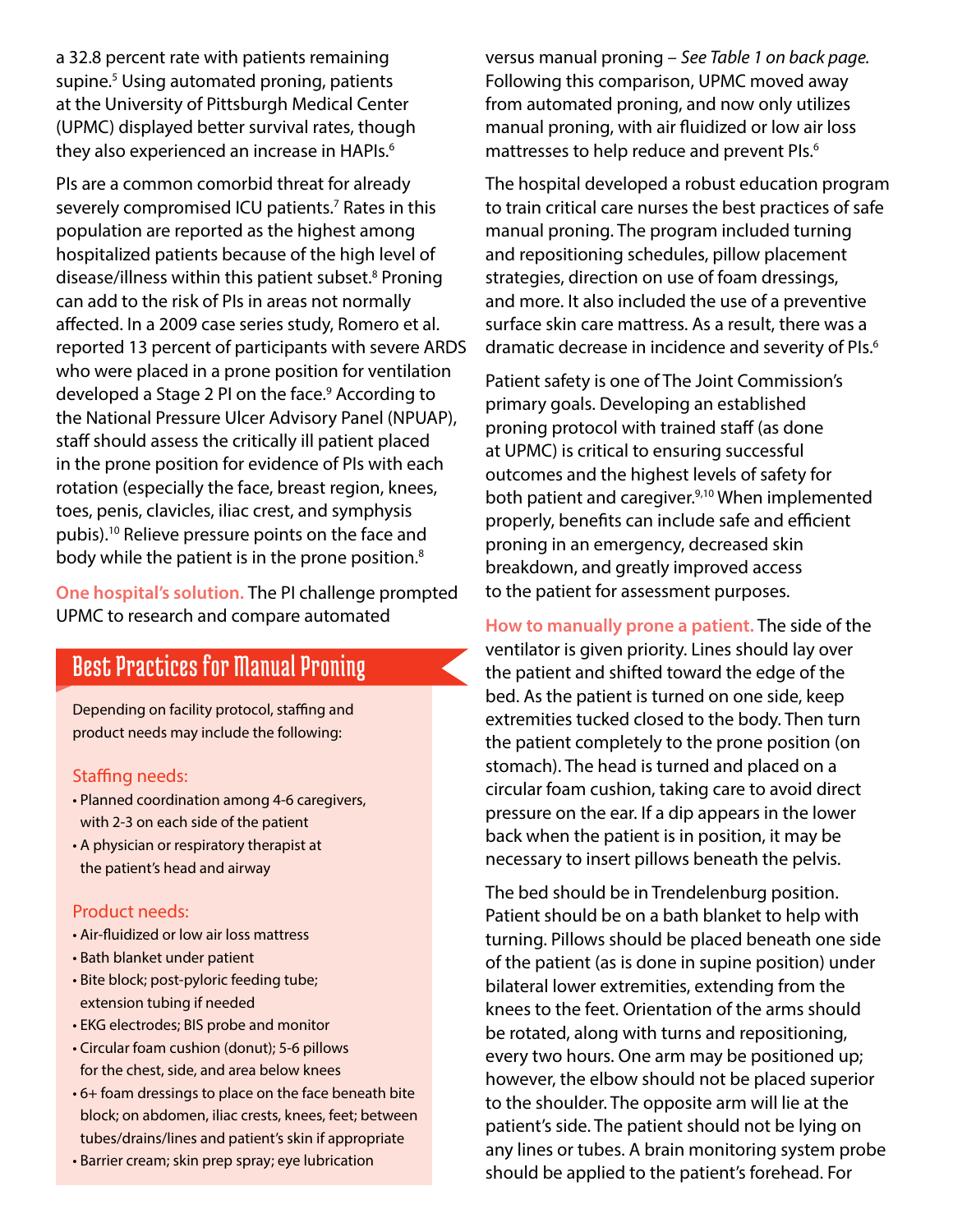## Interview with an Expert: Raquel Felix BSN, RN, CCRN

#### **Why did your hospital switch from automated to manual proning?**

Several reasons: the cost to rent the automated proning bed, the cost of HAPIs that were occurring while using the automated proning bed, and the fact that severity of the HAPIs often required a plastic surgery consult to treat.

**Did you experience cost savings following the change from automated to manual proning?**  Manual proning decreased bed cost and hospital cost for HAPIs. The cost of the automated proning bed alone was \$1,000 a day. There were also significant savings associated with the decrease in incidence of HAPIs.

**Can you tell us about the decrease in pressure injuries following the change in proning protocols?** We've been manually proning for three years, and our center has seen a significant decrease in pressure

injuries. While patients who were proned with an automated bed acquired an average of 5+ HAPIs, manually proned patients acquire an average of 0-1 HAPIs.

#### **Do you still see any skin breakdown?**

Yes, there still is the inevitable small incidence of that, but significantly less. Most of our proned patients have had no skin breakdown from manual prone positioning.

#### **What surface do you use now?**

We use the Sizewise Platinum 6000<sup>™</sup> or Big Turn™ mattresses (not in turn mode). Most of our ICU patients are automatically placed on the Platinum 6000, unless the Big Turn is necessary based on our ICU bed algorithm.

*Photos courtesy Raquel Felix. Raquel Felix, BSN, RN, CCRN, is clinician of the Medical ICU at UPMC Mercy Hospital in Pittsburgh, Pa. Her role is to ensure staff competency through various education.*





best results, the patient should be proned for at least 18 hours, and mouth care should continue.<sup>11</sup>

#### **Skin care and prevention of skin breakdown.**

Pressure will be placed on different structures in the prone position than those in the supine position, specifically on the chest, cheeks, forehead, and sides. Moisturizing the skin and applying a barrier between areas that share moisture are important preventive measures, and hydrocolloid or foam dressings should be placed prophylactically on known pressure areas to prevent shear, friction, and pressure. Use of heel lift devices, such as waffle boots, may also be beneficial. When red areas are observed during a skin assessment, staff should reposition the patient to relieve pressure.<sup>11</sup>

**Contraindications.** Some absolute contraindications to prone ventilation include: patients with spinal instability or at risk of spinal instability; patients with unstable fractures, open wounds, anterior burns, chest tubes, or recent tracheal surgery; and patients who are 24+ weeks pregnant. Surgical

consultation is always recommended before proning patients whose spine has been stabilized post-op. Other relative contraindications include proning of patients who have hemodynamic instability, cardiac abnormalities, difficult airway/intubation, massive hemoptysis, and those who have just undergone thoracic or abdominal surgery.4

### Conclusion

Manual proning provides several benefits, including easy access for assessments, improved safety, and a reduced mortality rate compared to the supine position. Manual proning at UPMC showed a decrease in HAPIs; further studies need to be done to support this finding. It is critical that technical, staffing, and product needs be addressed in developing established protocols to adopt proper manual proning as a ventilation strategy in the appropriate patient population.